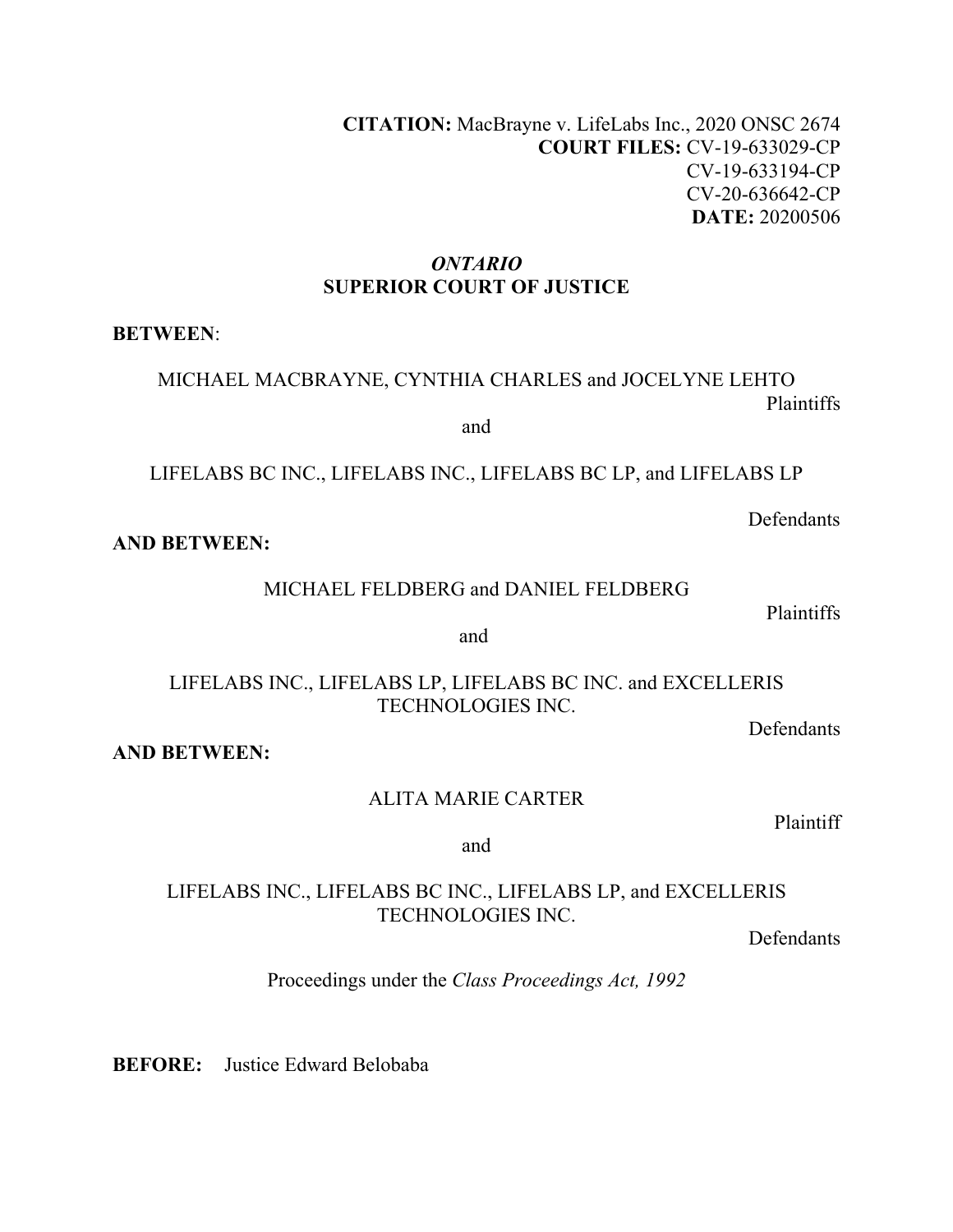**COUNSEL:** *Theodore P. Charney and Devra Charney* for the plaintiffs in the MacBrayne Action, CV-19-633029-CP

> *Margaret L. Waddell, W. Cory Wanless, Tina Q. Yang, Jean-Marc Leclerc, Tassia Poynter and David Fogel* for the plaintiffs in the Feldberg Action, CV-19-633194-CP

> *Bryan C. McPhadden, Peter L. Waldmann and Andrew Stein* for the plaintiff in the Carter Action CV-20-636642-CP

**HEARD:** May 1, 2020

## **LIFELABS CARRIAGE DECISION**

[1] On December 17, 2019 LifeLabs announced that hackers had breached their data systems. The personal information of about 15 million patients - their contact information, health numbers and passwords - may have been compromised. Included was a subset of 85,000 patients whose actual lab test results were also hacked.

[2] At least thirteen proposed class actions materialized almost immediately – four in Ontario and nine in British Columbia. In Ontario, the law firms quickly organized themselves into three rival camps, each of them keen to be exclusively appointed class counsel for the Ontario proceeding.

[3] These are the competing groups, their senior class action lawyers and their proposed Ontario proceeding:

- (i) Charney Lawyers (Ted Charney) *MacBrayne* action;
- (ii) The Waddell/Klein/Sotos Group (Marg Waddell and Jean-Marc Leclerc) *Feldberg* action;
- (iii) The McPhadden/Waldman/Stein Group (Bryan McPhadden) *Carter* action.

[4] Each of Charney Lawyers ("CL"), the Waddell Group ("WG") and the McPhadden Group ("McG") are also working with one or more B.C. firms.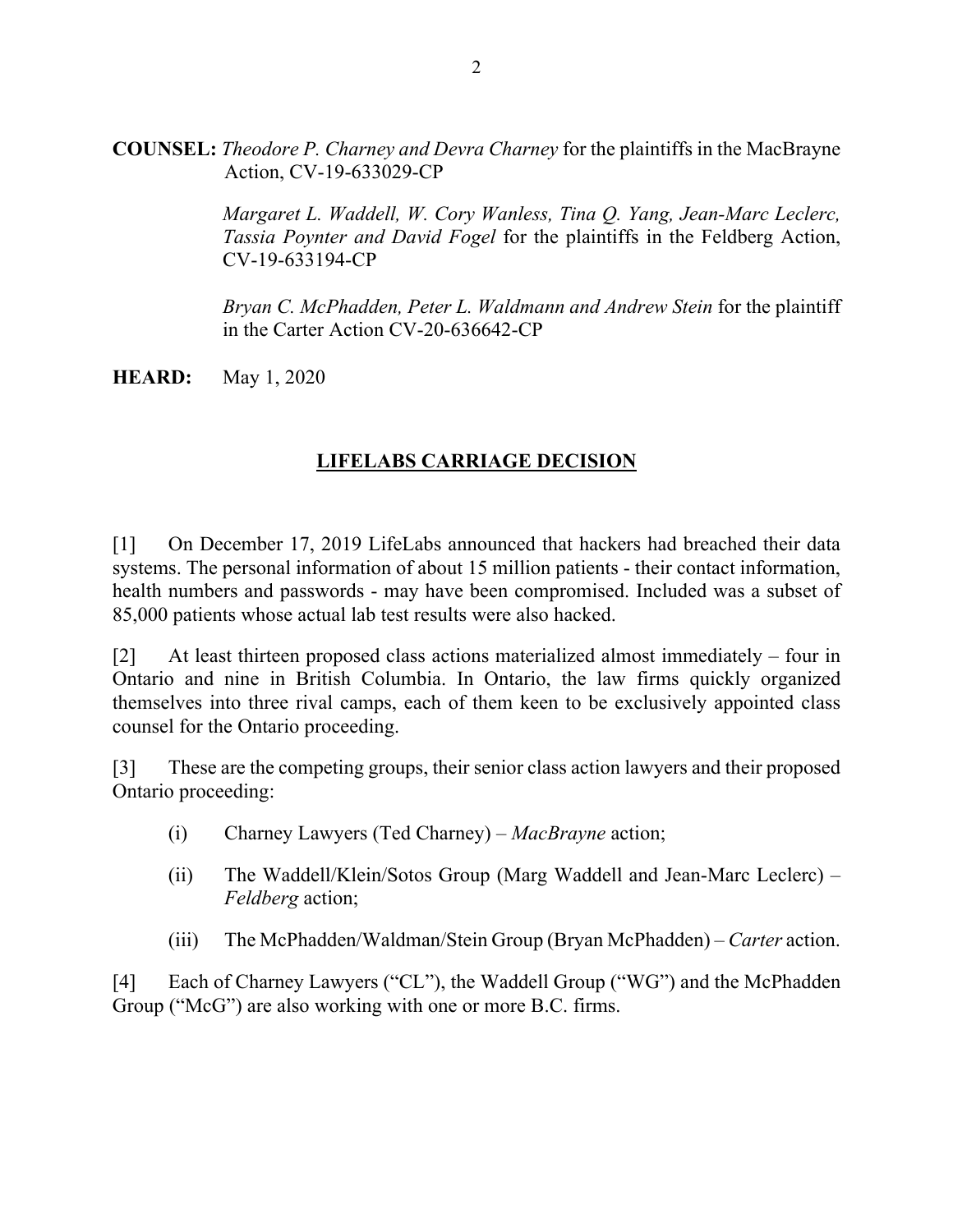[5] During my case conference with counsel and again when the carriage motion was heard, I urged the three competing groups to work together in the best interests of the class – form a national consortium, appoint a steering committee, obtain judicial pre-clearance of the contingent fee and inter-group compensation agreements and avoid this carriage motion. For reasons best understood by the three competing groups, no such agreement was reached. $1$ 

[6] This court must now decide whether CL, WG or McG should be awarded carriage in Ontario.

#### **Decision**

[7] For the reasons set out below, I find on the basis of overall approach that CL and McG must be preferred over WG. As between CL and McG, I find on the basis of overall cost effectiveness that McG must be preferred over CL. Carriage is therefore awarded to McG. The *Carter* action shall proceed and the other Ontario actions are stayed.

### **Analysis**

[8] The applicable law is not in dispute. As I noted in *Mancinelli v Barrick Gold*, <sup>2</sup> the court's objective in deciding carriage of competing class proceedings is to make the selection that is in the best interests of the class, while being fair to the defendants and consistent with the overall objectives of the *Class Proceedings Act*, *1992*. <sup>3</sup> The objectives

<sup>&</sup>lt;sup>1</sup> In my discussion with counsel, I suggested two reasons why competing class action firms are typically unwilling to work together in the best interests of the class - ego and greed. Counsel did not disagree but offered a third reason, a less pejorative, more business-based reason: that sometimes "the pie is just too small to share." I agree that in some class actions, the expected settlement amount is not enough to support a multi-firm consortium. However, this is not necessarily that case. For example, assuming that (i) liability can be established (the 13 lawsuits reflect some measure of confidence in this regard); (ii) the case settles just after certification (when most settlements occur); and (iii) McG's suggestion of a \$235 million settlement amount is not completely unrealistic [15 million patients times \$10 plus 85,000 patients times \$1000] - then even a settlement at less than half that amount or say \$100 million, given a conventional 25% contingency fee, would still yield \$25 million in legal fees or about \$8 million per group. This is not a "too small to share" case.

<sup>2</sup> *Mancinelli v. Barrick Gold,* 2014 ONSC 6516, affirmed, 2015 ONSC 2717 (Div. Ct.) and 2016 ONCA 571.

<sup>3</sup> *Class Proceedings Act, 1992,* S.O. 1992, c. 6; *Smith v. Sino-Forest,* 2012 ONSC 24, at para. 16, citing *Vitapharm Canada Ltd. v. F. Hoffman-La Roche Ltd.,* (2000) 4 C.P.C. (5th) 169 at para. 48; *Setterington v. Merck Frosst Canada Ltd.,* (2006) 26 C.P.C. (6th) 173 at para. 13; *Sharma v. Timminco Ltd.,* (2009) 99 O.R. (3d) 260 at para. 14; affirmed in *Mancinelli* (C.A.) *supra,* note 2, at paras. 13-16.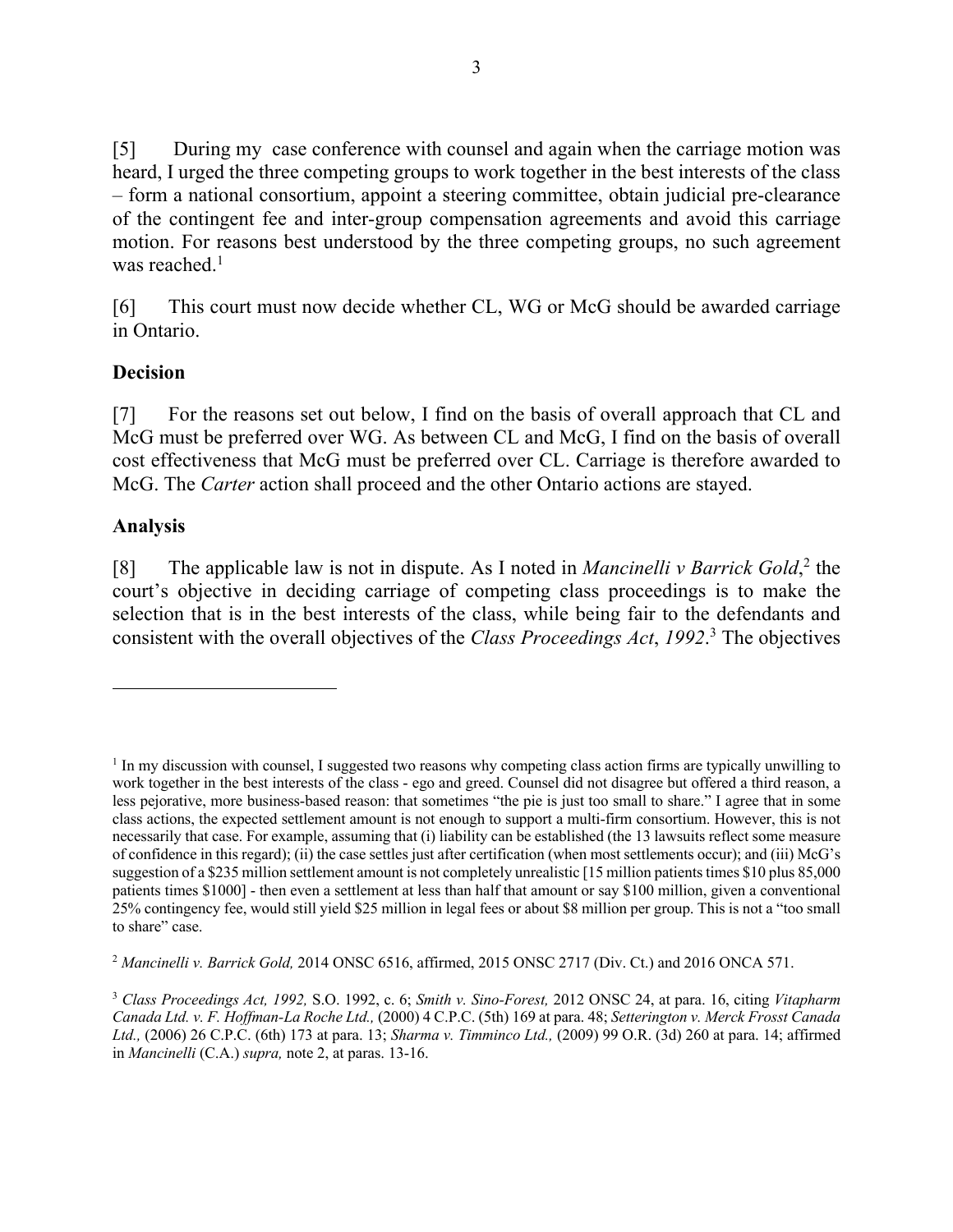of a class proceeding are access to justice, behaviour modification and judicial economy for the parties and for the administration of justice.<sup>4</sup>

[9] The case law has generated a long and non-exhaustive list of factors that may been considered by judges when deciding carriage motions.5 The factors can be summarized under six heads:

- (i) Experience and resources of the competing firms;
- (ii) Proposed plaintiffs and defendants;
- (iii) Causes of action;
- (iv) State of preparation;
- (v) Overall approach and theory of the case; and
- (vi) Proposed fee arrangement.

[10] The Court of Appeal made an important point in *Mancinelli*: the issue is not which law firm "wins" on the most factors - it is not a "tick the boxes" approach. Rather, the court must search for the factor or factors that are *determinative* and in doing so, decide which carriage decision is in the best interests of the class.<sup>6</sup>

[11] Here, I find that the first four factors are not determinative. Each of them attracted detailed submissions by the competing groups but in the end none of these factors can fairly be described as determinative. CL, WG and McG all have senior and experienced, indeed outstanding class action lawyers, any one of whom would do an excellent job as class counsel in this case. There are not decisive differences in the competing groups' choice of plaintiffs or defendants, causes of action, or states of preparation. Again, much ink was

6 *Mancinelli* (C.A.), *supra,* note 2, at paras. 17 and 22.

<sup>4</sup> *Smith*, *supra,* note 2, at para. 16.

<sup>5</sup> In *Mancinelli* (C.A.), *supra,* note 2, at paras. 14-16, the Court of Appeal listed 13 factors: (i) the nature and scope of the causes of action advanced; (ii) the theories advanced by counsel as being supportive of the claims advanced; (iii) the state of each class action, including preparation; (iv) the number, size and extent of involvement of the proposed representative plaintiffs; (v) the relative priority of commencing the class actions; (vi) the resources and experience of counsel; (vii) the presence of any conflicts of interest; (viii) funding; (ix) definition of class membership;  $(x)$ definition of class period; (xi) joinder of defendants; (xii) the plaintiff and defendant correlation; and (xiii) prospects of certification. Some 17 factors were listed by this court in *Rogers v. Aphria Inc.* 2019 ONSC 3698.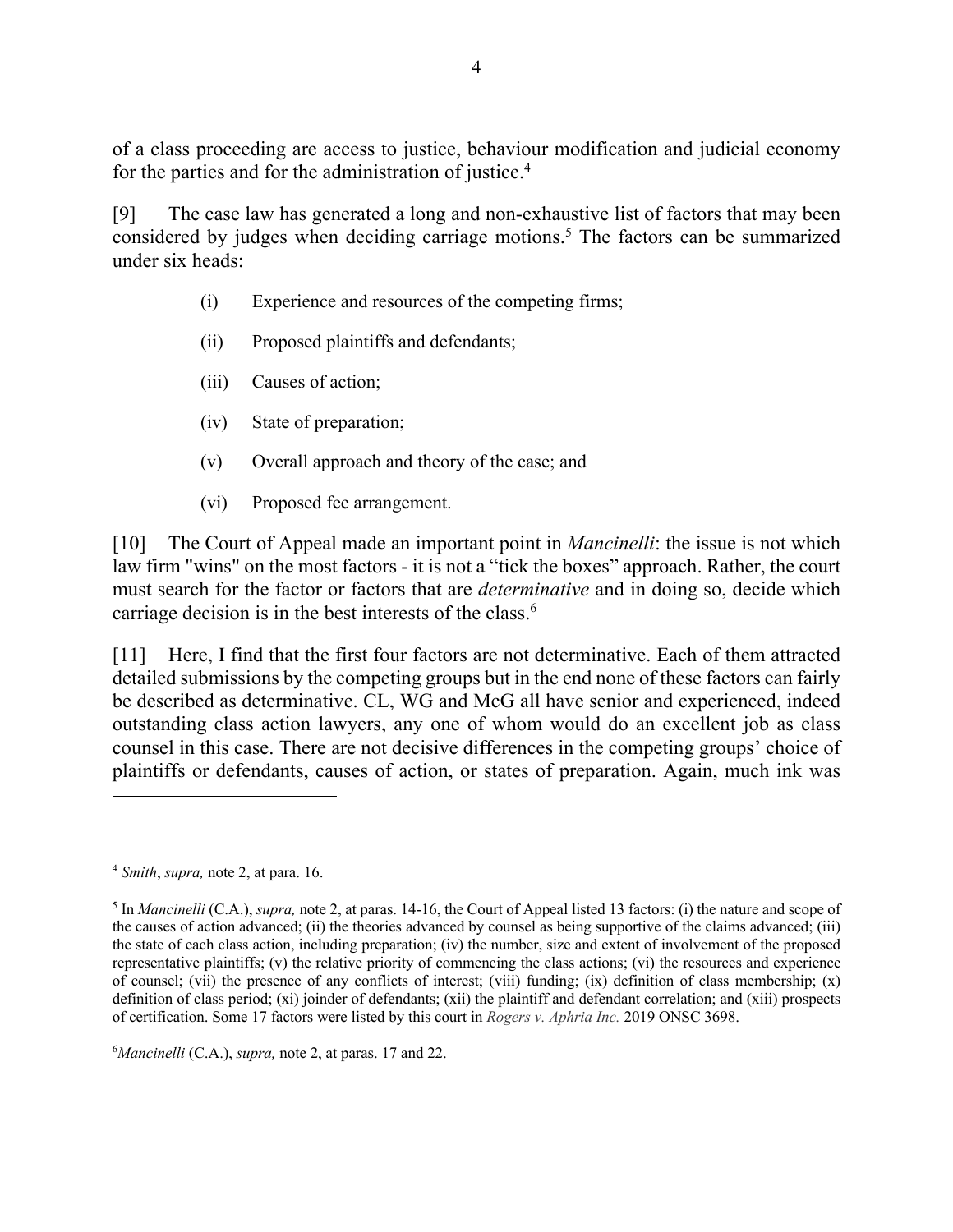spilled by each group in the effort to differentiate themselves on each of these factors, but the differences, although detailed, are not determinative.

[12] Only the last two factors as listed above, overall approach and the proposed fee arrangement, provide the basis for genuine comparison and differentiation.

[13] *Overall approach.* WG intends to file two parallel class actions, one in Ontario for the Eastern Provinces and the other in B.C. for the Western Provinces. CL and McG, on the other hand, believe that a single national class action makes more sense, would be much less complicated and would ultimately be in the best interests of the national class.

[14] *Prima facie,* a single national class action on the facts herein is the more sensible approach. I acknowledge WG's submissions in support of two parallel actions but I am not persuaded. One problem stands out. There is every likelihood that in the parallel Western portion WG will be challenged in yet another carriage fight either by Camp Fiorante Matthews Mogerman, an equally respected class action firm that is advancing the *Gogolek v. LifeLabs* action in B.C. or by another B.C. firm that is advancing one of the other B.C. actions. A second carriage fight and a potentially duplicative parallel action with the same core issues is obviously not in the best interests of the national class.

[15] Therefore, in terms of overall approach (one action versus two actions) CL and McG must be preferred over WG. And, as I explain further below, when one considers the fee arrangements, McG must be preferred over CL (and WG).

[16] *The proposed fee arrangement and overall cost-effectiveness.* In *Mancinelli,* the Court of Appeal approved the fees arrangement as a legitimate factor for comparison purposes:

> The proposed fee arrangement between class counsel and the representative plaintiff is a factor that vitally affects the interests of the class. While the fee is ultimately subject to the approval of the court, significant differences between the fee arrangements may be considered on a carriage motion.7

<sup>7</sup> *Mancinelli* (C.A.), *supra* note 2, at para. 18.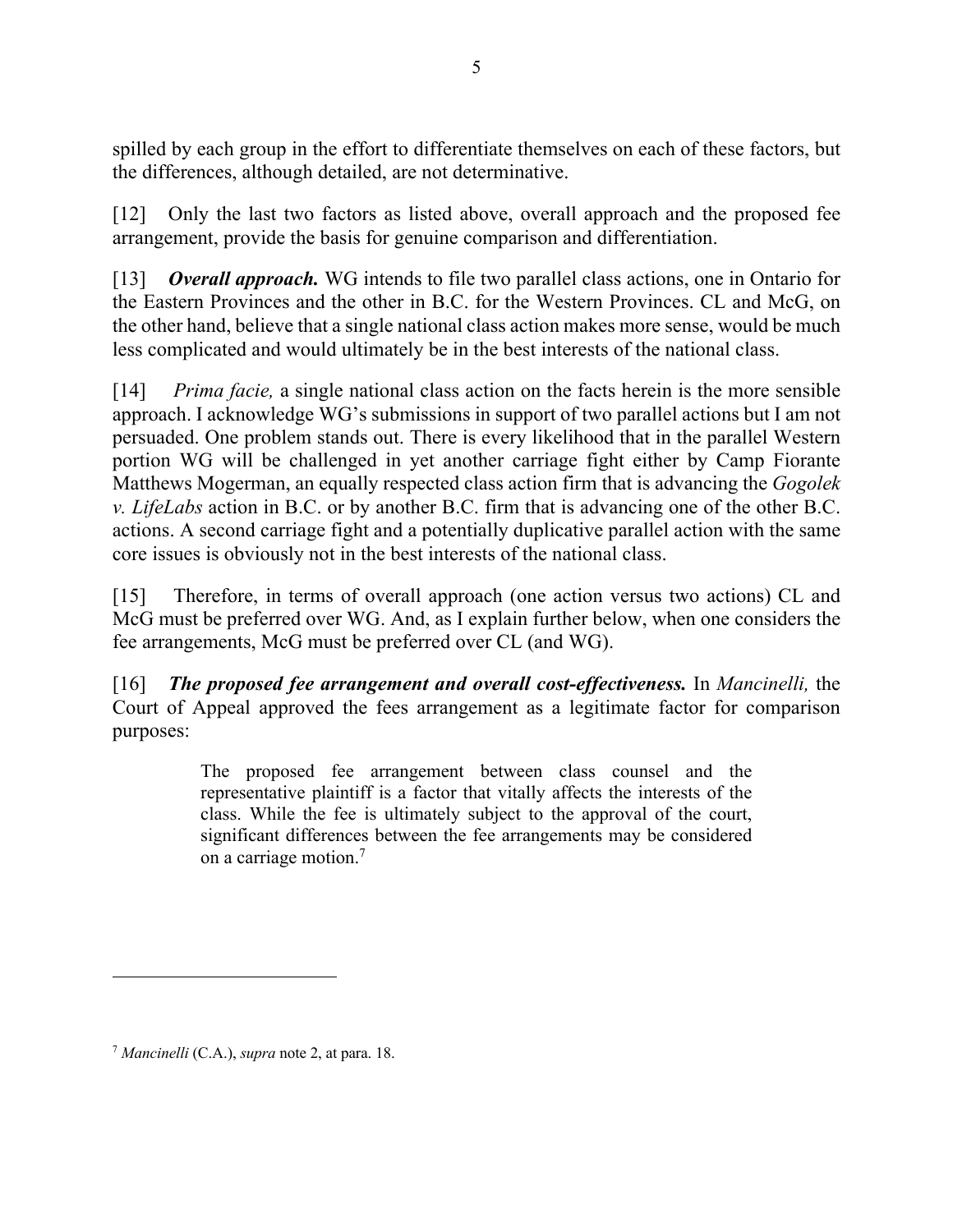[17] The Court's approval of fees as a potentially determinative factor is echoed in Bill 161's reform of the *Class Proceedings Act.*<sup>8</sup> Bill 161 will add a new s. 13.1 to the CPA that begins with the following admonition: "On a carriage motion, the court shall determine which proceeding would best advance the claims of the class members in an efficient and *cost-effective manner,* and shall, for the purpose consider [four listed factors]." In other words, on a carriage motion, the court must consider which fee arrangement is the most cost-effective (least expensive) for the members of the class.

[18] Here the differences in the contingent fee agreements are clear and readily measurable. CL and WG will charge the following fees: 20% if the matter settles before service of the certification motion; 22.5 and 20%, respectively, if it settles after service but before the certification hearing; and 25% if the matter settles after the certification hearing but before trial. McG, on the other hand, will charge only 5% if the matter settles before service; 10% if it settles before the certification hearing; and 15% if it settles after the certification hearing but before the trial. If the matter proceeds to trial, CL asks for 30% and WG for one-third, while McG is content with 20%.

[19] These are determinative differences. Assuming (for purposes of illustration only) a post-certification \$100 million settlement amount as already discussed, <sup>9</sup> McG's fee arrangement would save the class a full 10 percent or about \$10 million. This is a significant saving. The fees factor gives McG a determinative advantage over both CL and WG.

[20] I also note that McG (not CL or WG) was prepared to work together in a single national consortium. I hasten to add that I do not rely on McG's generous overture as a factor in the analysis. It simply underscores what, in the end, is the just result.

## **Disposition**

[21] Carriage is awarded to McG on the basis of overall approach and fees. I am satisfied that the appointment of McG is in the best interests of the class. The *Carter* action shall proceed and the *MacBrayne* and *Feldberg* actions are stayed.

<sup>8</sup> Bill 161, *"An Act to enact the Legal Aid Services Act, 2019 and to make various amendments to other Acts dealing with the courts and other justice matters"* (First Reading: December 9, 2019) [Passage is expected when the provincial legislature returns to normal sitting.]

<sup>9</sup> *Supra,* note 1.